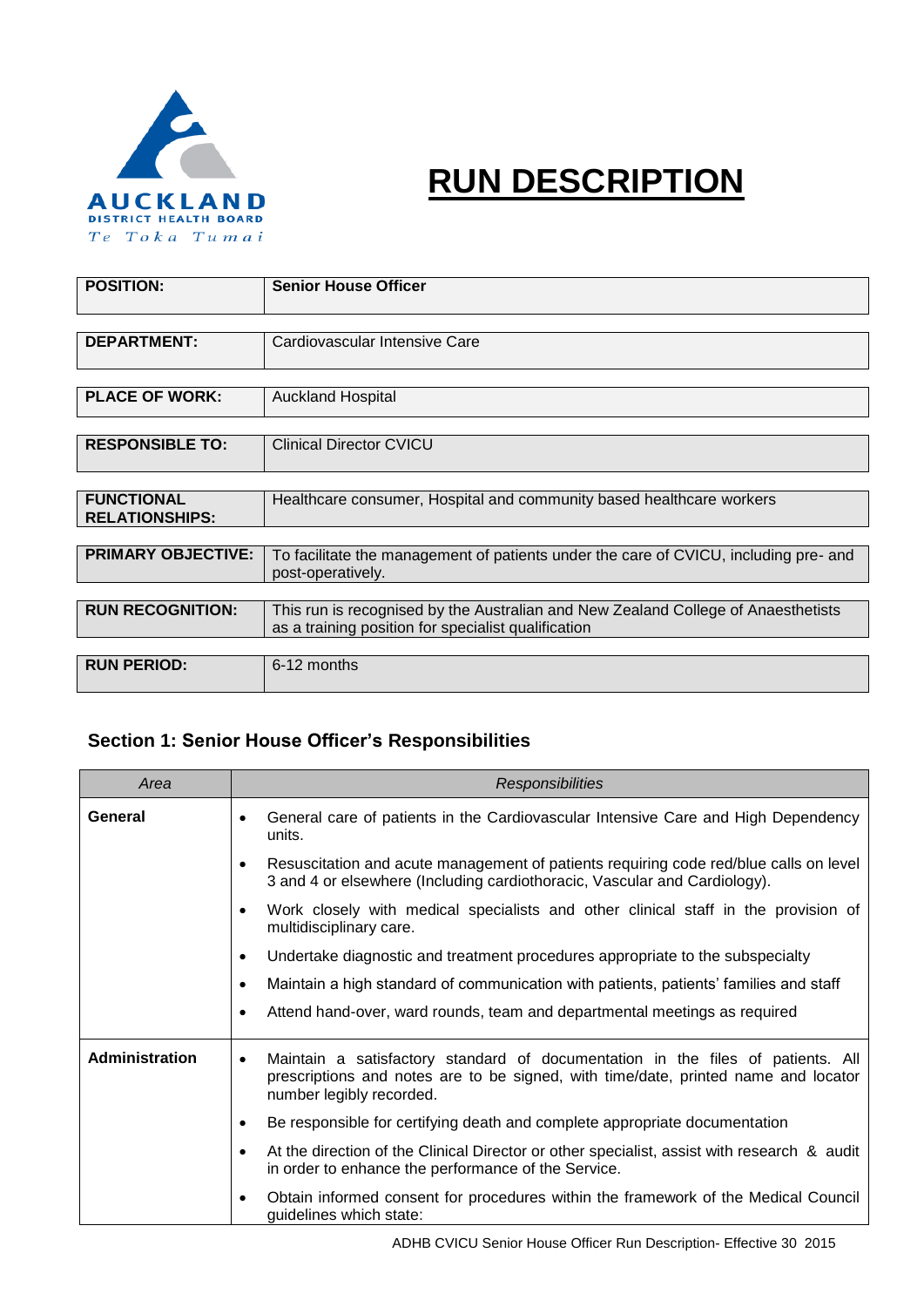| Area | <b>Responsibilities</b>                                                                                                                                                                                                                                                                                                                                              |
|------|----------------------------------------------------------------------------------------------------------------------------------------------------------------------------------------------------------------------------------------------------------------------------------------------------------------------------------------------------------------------|
|      | 1. "The practitioner who is providing treatment is responsible for obtaining informed<br>consent beforehand for their patient. The Medical Council believes that the<br>responsibility for obtaining consent always lies with the consultant - as the one<br>performing the procedure, they must ensure the necessary information is<br>communicated and discussed." |
|      | 2. "Council believes that obtaining informed consent is a skill best learned by the<br>house surgeon observing consultants and experienced registrars in the clinical<br>setting. Probationers should not take informed consent where they do not feel<br>competent to do so.                                                                                        |

# **Section 2: Training and Education**

| <b>Nature</b>         | Details                                                                                                                                          |  |  |  |
|-----------------------|--------------------------------------------------------------------------------------------------------------------------------------------------|--|--|--|
| <b>Protected Time</b> | The following educational activities will be regarded as part of normal duties (unless<br>attendance is required for other duties as per roster) |  |  |  |
|                       | Orientation at the beginning of the run                                                                                                          |  |  |  |
|                       | 2 hrs/week paid private study time                                                                                                               |  |  |  |
| when requested        | The Senior House Officer is expected to contribute to the education of nursing, technical staff and medical staff                                |  |  |  |

# **Section 3: Cover:**

*Other Resident and Specialist Cover*

- Specialist cover is provided by designated CVICU specialists
- Rosters are produced in blocks of 13 weeks. Every effort is made to accommodate leave requests, but at peak holiday/exam times some flexibility will be required.
- As this run often provides the only opportunity for training in Cardiothoracic Intensive Care, it is suggested that Senior House Officers take into account the potential training implications of any leave requests.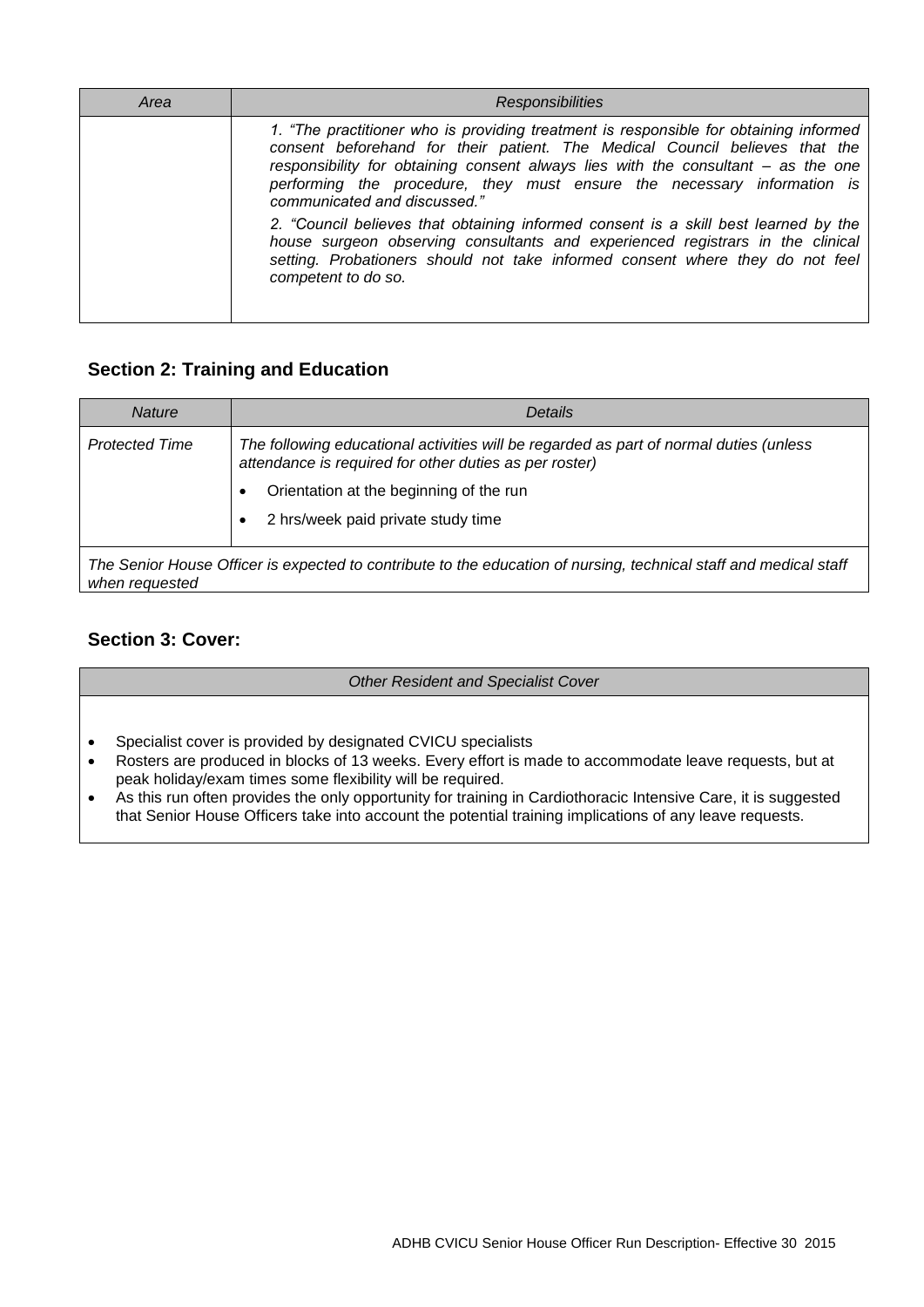## **Section 4: Roster**

|                                                                                                                                                                                                                                                                                                                                    | 1            | $\overline{2}$ | 3              | 4                       | 5              | 6            | $\overline{7}$          | 8            | 9            | 10                      | 11           | 12           |
|------------------------------------------------------------------------------------------------------------------------------------------------------------------------------------------------------------------------------------------------------------------------------------------------------------------------------------|--------------|----------------|----------------|-------------------------|----------------|--------------|-------------------------|--------------|--------------|-------------------------|--------------|--------------|
| M                                                                                                                                                                                                                                                                                                                                  | LD           | $\mathbf{x}$   | N              | LD                      | $\mathbf{x}$   | $\mathsf{R}$ | <b>SD</b>               | $\mathsf T$  | N            | R.                      | $\mathbf{x}$ | $\mathbf{x}$ |
| т                                                                                                                                                                                                                                                                                                                                  | <b>SD</b>    | $\mathbf{x}$   | N              | LD                      | $\overline{X}$ | $\mathsf{R}$ | <b>LD</b>               | $\mathbf{x}$ | N            | $\mathsf{R}$            | Rel          | $\mathbf{x}$ |
| W                                                                                                                                                                                                                                                                                                                                  | $\mathbf{x}$ | LD             | N              | $\overline{\mathbf{x}}$ | $\mathbf{x}$   | $\mathsf{R}$ | $\mathbf{x}$            | Rel          | N            | $\overline{\mathsf{R}}$ | LD           | <b>SD</b>    |
| т                                                                                                                                                                                                                                                                                                                                  | $\mathbf{x}$ | <b>SD</b>      | $\overline{X}$ | $\overline{\mathbf{x}}$ | LD             | $\mathsf{R}$ | $\overline{\mathbf{x}}$ | Rel          | N            | R.                      | N            | LD           |
| $\mathsf F$                                                                                                                                                                                                                                                                                                                        | $\mathbf{x}$ | $\mathbf{x}$   | $\mathbf{x}$   | N                       | LD             | $\mathsf{R}$ | <b>SD</b>               | Rel          | $\mathbf{x}$ | $\mathsf{R}$            | N            | LD.          |
| S                                                                                                                                                                                                                                                                                                                                  | LD           | $\mathbf{x}$   | $\mathbf{x}$   | $\mathsf{N}$            | $\mathbf{x}$   | $\mathbf{x}$ | LD                      | $\mathbf{x}$ | $\mathbf{x}$ | $\mathbf{x}$            | N            | $\mathbf{x}$ |
| S                                                                                                                                                                                                                                                                                                                                  | LD           | N              | $\mathbf{x}$   | N                       | <b>X</b>       | $\mathsf{x}$ | LD                      | $\mathsf{x}$ | $\mathsf{x}$ | X.                      | $\mathsf{x}$ | $\mathsf{x}$ |
| SD 0800-1600 (Discharge round and odd jobs)<br>Rel 1400-2200 (Evening relief: sick-leave cover if LD sick, otherwise personal study time/theatre<br>time/research)<br>LD 0800-2030 (Long day)<br>T 0800-1200 (Teaching)<br>R Relieving/Annual leave/Personal study time/Theatre time/ECHO/Research/Audit<br>N 2000-0800 Nightshift |              |                |                |                         |                |              |                         |              |              |                         |              |              |

#### *Details*

There is a full rotating shift system in operation. This roster contains Senior Fellows, Fellows, Registrars and Senior House Officers. However, the nature and timing of the Senior House Officers contribution will depend on their previous experience and progress in the run. The Senior House Officers will not be rostered to duties alone in the service.

#### **Sleep provision:**

It is expected that the House Officers will have an opportunity to sleep when rostered on nights. They are encouraged to arrange with their night colleague a plan to enable equal periods of sleep, once essential jobs have been done and the unit is stable. There is dedicated room provided for the registrars for this purpose with a single bed and linen available.